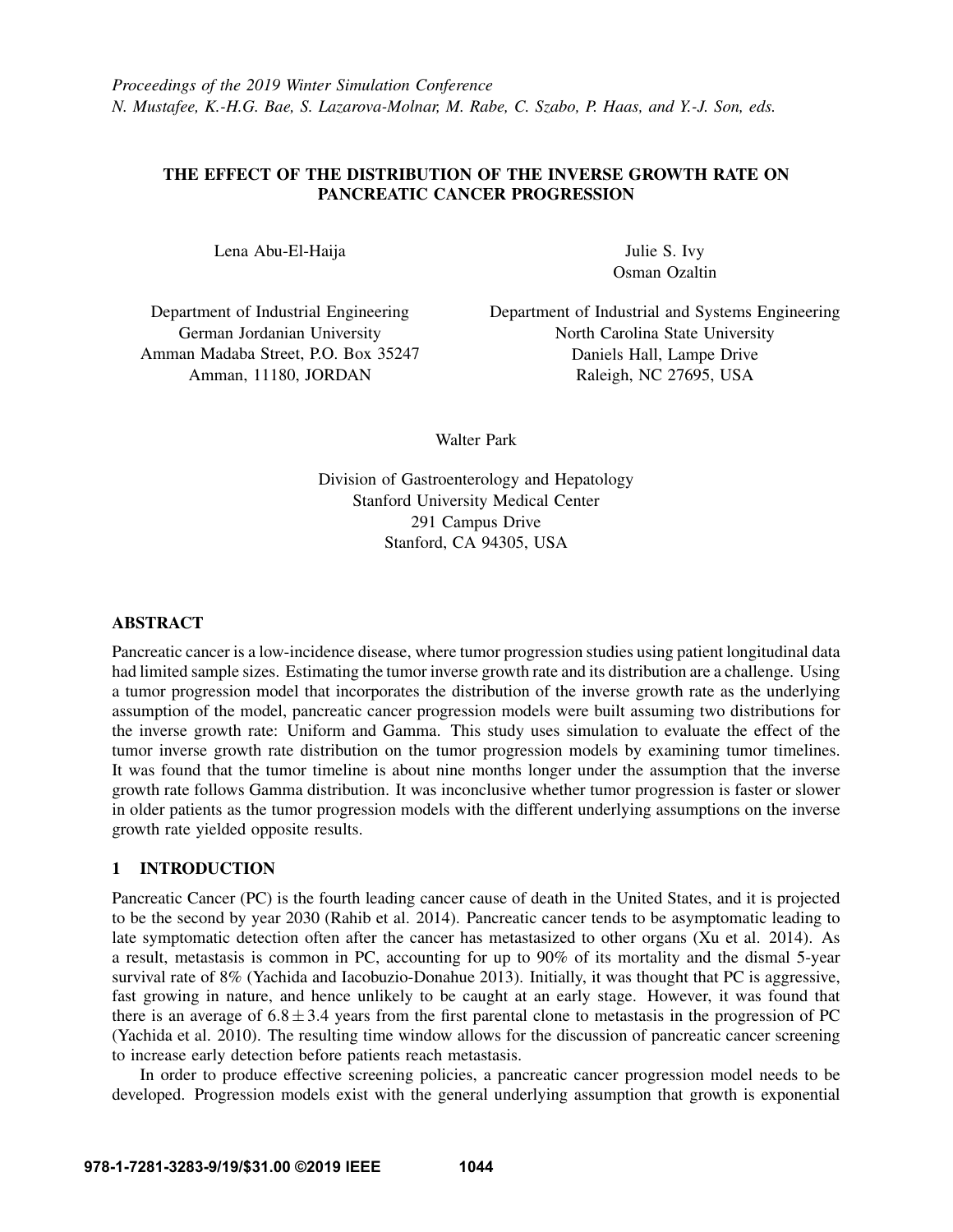with a growth rate per unit time to describe the speed at which the tumor progresses. Plevritis et al. (2007) derived probability models of symptomatic detection and the transition between stages of cancer with an underlying assumption that the inverse growth rate is Gamma distributed [\(Plevritis et al. 2007\)](#page-9-0).

There are studies that measure the doubling time of pancreatic cancer which can be linearly transformed to the inverse growth rate of the tumor [\(Furukawa et al. 2001;](#page-9-1) [Sun et al. 2014\)](#page-10-4). Furukawa et al. (2001) studied the pancreatic cancer tumor growth rate in nine patients before metastasis. Their sample yielded a doubling time of the tumor that ranged between 64 and 255 days [\(Furukawa et al. 2001\)](#page-9-1). Sun et al. (2014) developed a mathematical model to replicate pancreatic cell mutations from the first lesion to cancer [\(Sun](#page-10-4) [et al. 2014\)](#page-10-4). Sun et al. (2014) used Yachida et al. (2010) patient summary data with their model and estimated the tumor doubling time to range between 84 and 105 days [\(Yachida et al. 2010;](#page-10-3) [Sun et al.](#page-10-4) [2014\)](#page-10-4). However, a distribution of the result could not be inferred due to the small sample of patients used to estimate tumor doubling time. This distribution can significantly influence the overall progression of the tumor.

There are studies that reveal the importance of understanding the growth rate of tumors. Mehrara et al. (2007) performed a Monte Carlo simulation to evaluate the current use of the tumor doubling time as the measure of tumor growth [\(Mehrara et al. 2007\)](#page-9-2). The result of Mehrara et al. (2007) simulations indicate that there are advantages in using the reciprocal of the inverse growth rate instead of the tumor doubling time when describing the growth rate of a tumor [\(Mehrara et al. 2007\)](#page-9-2). Weedon-Fekjær et al. (2008) estimated the growth rate of breast cancer using almost 400,000 women and evaluated that the growth rate follows a log-normal distribution [\(Weedon-Fekjær et al. 2008\)](#page-10-5). The study compared their resulting tumor progression model with existing Markov models in the literature and found that their model has a higher predictive value of breast cancer progression [\(Weedon-Fekjær et al. 2008\)](#page-10-5). This highlights the importance of accurately modeling the growth rate of a tumor. In breast cancer, there is a higher number of patients and screenings in effect where both lead to large databases that were used to estimate the growth rate of the tumor. However, pancreatic cancer is less prevalent with a shorter lifespan after detection due to the late symptoms. Therefore, the challenge of accurately estimating pancreatic cancer growth rate and its distribution is of higher importance until the distribution can be represented with patient data.

In previous work, we utilized the progression model presented by Plevritis et al. (2007) and adopted the findings of Furukawa et al. (2001) and Plevritis et al. (2007). In this paper we utilize our progression model to characterize the effect of the underlying assumption made about the inverse growth rate on tumor progression. We employ discrete-event simulation to quantify the difference between the models as a function of various underlying assumptions of the inverse growth rate.

## 2 METHODS

For this study, we utilized the progression model developed by Plevritis et al. (2007) [\(Plevritis et al.](#page-9-0) [2007\)](#page-9-0). We modified the progression model by changing the underlying assumption of the distribution that inverse growth rate follows. We parameterized the models using patient level data from the Surveillance, Epidemiology, and End Results (SEER) databases for pancreatic cancer [\(National Cancer Institute 2015\)](#page-9-3). We use the cancer stage definitions provided by SEER, where *local* stage cancer is one that is confined within the pancreas; *regional* stage cancer is one that has grown out of the pancreas into neighboring organs; and *distant* stage cancer is one that has metastasized and reached distant organs. We define *symptomatic detection* as the event of a cancer patient naturally showing symptoms due to the cancer. We created discrete-event simulation for each progression model created. The simulation models were implemented using Python 3.6. The remainder of this section summarizes the use of SEER data within the simulation models and the progression model by Plevritis et al. (2007) with our modifications.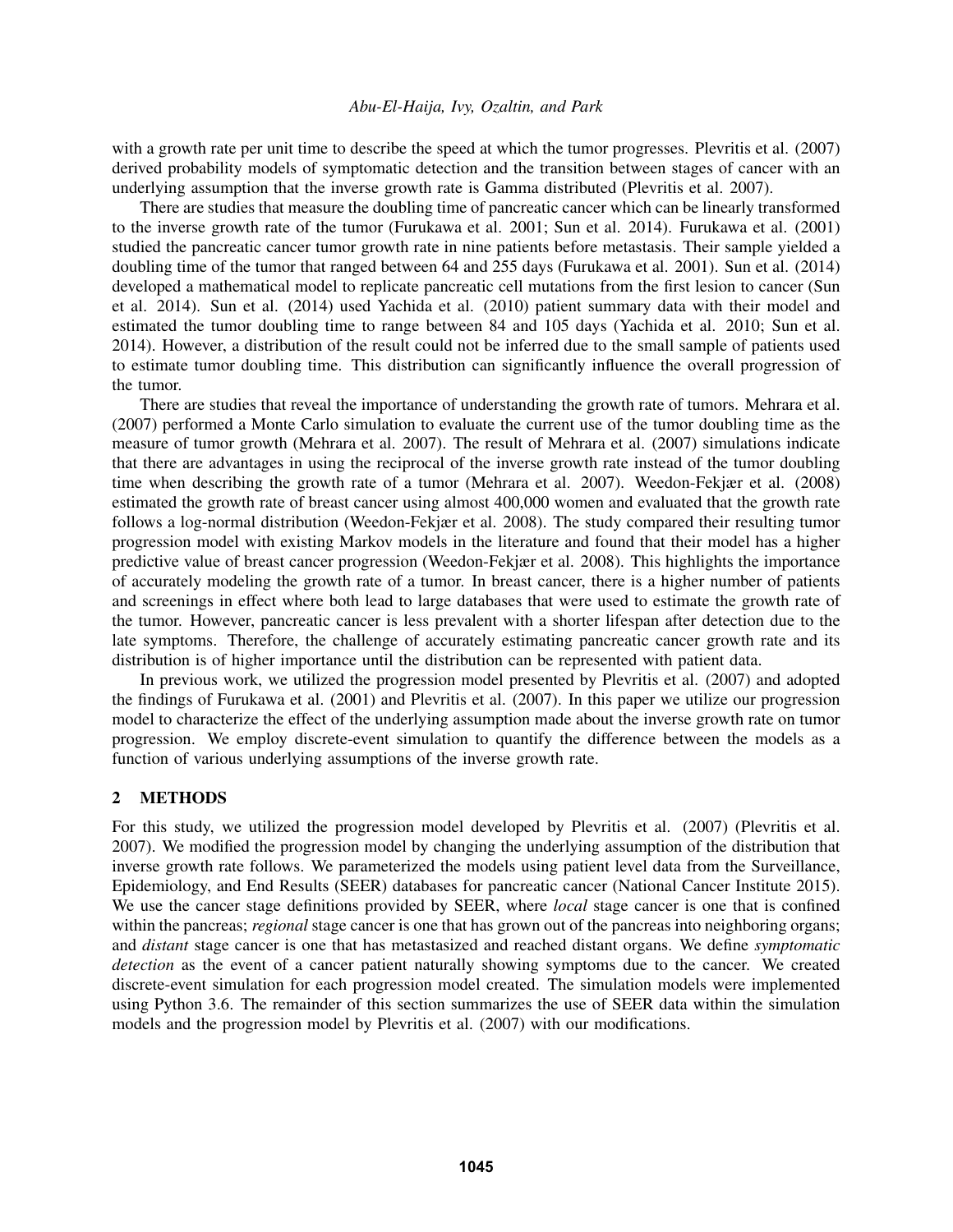#### 2.1 Progression Model

The simulated progression models are discussed in detail in [\(Abu-El-Haija 2019\)](#page-9-4). The framework of each progression model is characterized by three main events: (i) tumor volume at which symptomatic detection occurs; (ii) tumor volume at which the transition from the local stage to the regional stage occurs; and (iii) tumor volume at which the transition from the regional stage to the distant stage occurs. The base assumption of the models is that tumor volume grows exponentially according to:

<span id="page-2-0"></span>
$$
V(t) = c_0 e^{t/R},\tag{1}
$$

where  $c_0$  is the spherical initial tumor volume with a diameter of 2mm. The inverse growth rate of the tumor, *R*, was originally assumed to follow a Gamma distribution [\(Plevritis et al. 2007;](#page-9-0) [Atkinson et al.](#page-9-5) [1983\)](#page-9-5):

$$
\Gamma_R(\alpha,\beta) = \frac{\beta^{\alpha}}{\Gamma(\alpha)} r^{\alpha-1} e^{-\beta r},
$$

where the parameters  $\alpha$  and  $\beta$  are solved for using the method presented in Plevritis et al. (2007). The tumor volume doubling time is proportional to the inverse growth rate  $R$ , where doubling time (DT) is:

$$
DT = \ln(2) \times R.
$$

The inverse growth rate, *R*, defines the underlying behavior of the tumor progression. It is the condition on which the three main events distributions depend and defined as follows:

1. Distribution of tumor volume at symptomatic detection, *D*:

<span id="page-2-1"></span>
$$
F_{D|R}(d|r) = 1 - e^{-\gamma r(d - c_0)}\tag{2}
$$

2. Distribution of tumor volume at transition from local stage to regional stage of cancer, *N*:

<span id="page-2-2"></span>
$$
F_{N|R}(n|r) = 1 - e^{-\eta r(n-c_0)}
$$
\n(3)

3. Distribution of tumor volume at transition from regional stage to distant stage of cancer, *M*:

<span id="page-2-3"></span>
$$
F_{M|N,R}(m|n,r) = 1 - e^{-\omega r(m-n)}\tag{4}
$$

The parameters  $\gamma$ ,  $\eta$ , and  $\omega$  are estimated using SEER data, where the unconditioned distributions are used instead. To personalize our model to pancreatic cancer, we used the findings of Furukawa et al. (2001). As the study was based on nine patients only, we could not infer about the distribution of the tumor doubling time and hence the distribution of the inverse growth rate. Therefore, we first assumed that the inverse growth rate follows a Uniform distribution, where:

$$
R \sim \text{Uniform}(a, b)
$$
, where  $a = \frac{64}{365 \cdot \ln(2)}$  and  $b = \frac{255}{365 \cdot \ln(2)}$ .

We then assumed that the inverse growth rate follows a Gamma distribution. We used the limits of the uniform distribution *a* and *b* to be the 10th and 90th percentiles, respectively. We also assume the same mean for both distributions. We iteratively solved for the corresponding parameters of the distribution, where:

$$
f_R(x) = \frac{\beta^{\alpha}}{\Gamma(\alpha)} x^{\alpha-1} e^{-\beta x}
$$
 where  $\alpha = 5.1590$  and  $\beta = 8.1832$ .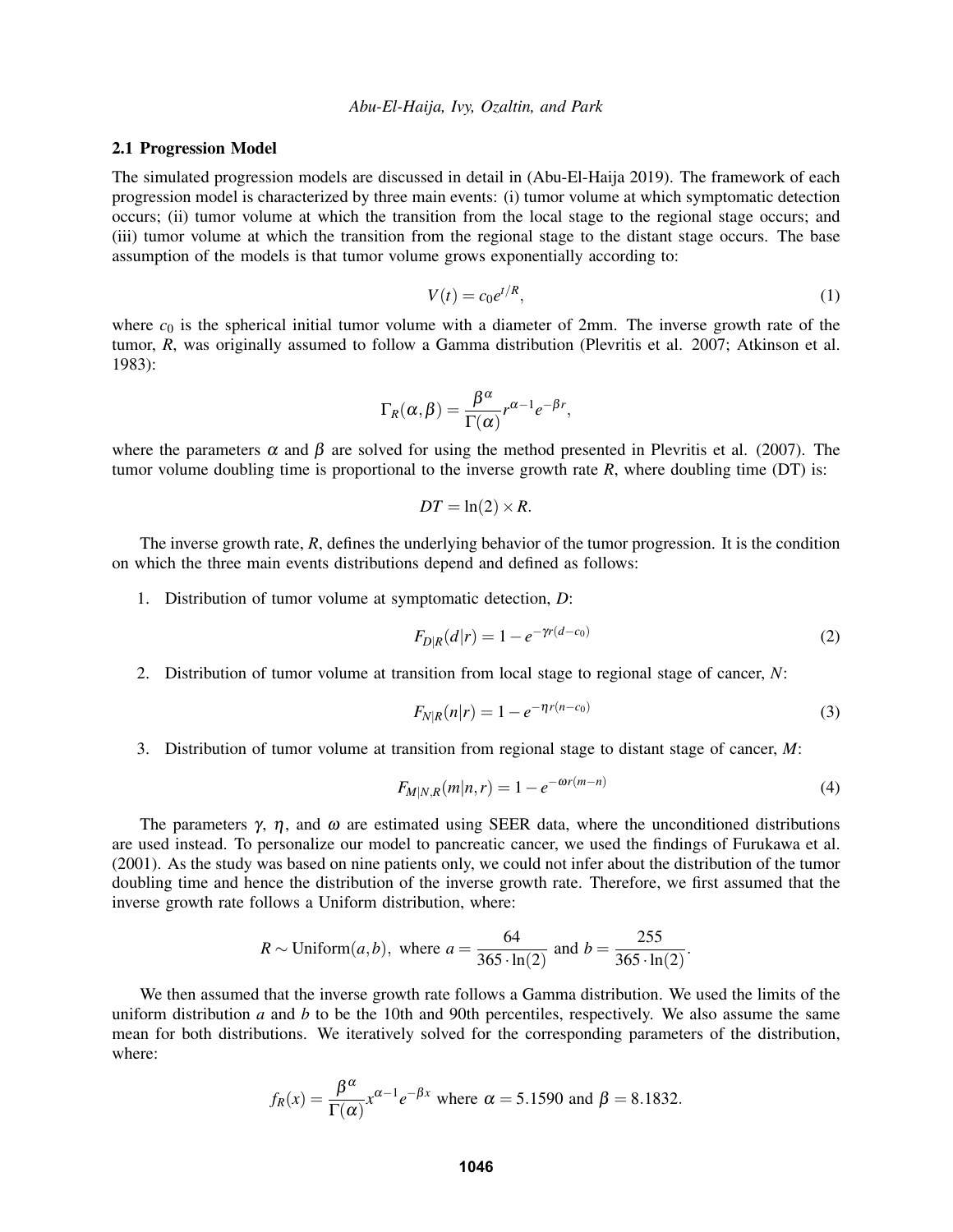We study the effect of the distribution of the inverse growth rate on the tumor progression model output. Using the findings of Furukawa et al. (2001), we perform two analyses where we assume the inverse growth rate follows (i) a Uniform distribution, and (ii) a Gamma distribution. We incorporated the range of the tumor doubling time and maintained the mean to reduce the variability of the two assumed distributions. The progression model was assumed to be dependent on race, gender, and age. Considering gender, two races (Black and White), and four age groups by percentile, we developed sixteen growth models that were parameterized individually under the two different distribution assumptions of *R* using SEER data. We used the Kullback-Leibler divergence measure to evaluate the performance of the two models compared to the SEER data used, and we found that the model with *R* ∼ Gamma to be a closer fit to the data than the model with *R* ∼ Uniform.

# 2.2 Simulation Model

We used the SEER data to build distributions of cancer initiation age. The SEER patient records are diagnosis records where the given tumor size is at diagnosis. We utilized the inverse of Equation [1,](#page-2-0) expressed as:

<span id="page-3-0"></span>
$$
T(V) = R \ln \left(\frac{V}{c_0}\right) \tag{5}
$$

where the  $T(V)$  is the time it takes for the tumor to grow from volume  $c_0$  to volume *V*. Using the age at diagnosis, tumor diameter, race, and gender, for every patient we:

- 1. Sampled an inverse growth rate, *R*.
- 2. Calculated the time from tumor volume  $c_0$  until the indicated volume in SEER using Equation [5.](#page-3-0)
- 3. Calculated the age at diagnosis minus the time calculated previously, and record the age of cancer initiation.
- 4. Generated a total of ten cancer initiation ages per patient and record the average.

By race and gender, we fit the distributions of age of cancer initiation under both assumptions of *R* using Johnson SB. We simulated experiments to study the impact of the inverse growth rate distribution on the resulting tumor progression timeline. We estimated (i) the population's average tumor progression; (ii) a subpopulation of race and gender average tumor progression; and (iii) a subpopulation of race, gender and age average tumor progression. Patients for every experiment were randomly generated, and the tumor was created simultaneously using the two distinct progression models.

# 2.2.1 Patient Creation

To create a cancer patient in the general pancreatic cancer population, we estimated the ratio of White male to White female to Black male to Black female and found it to be 446:419:65:70. Using the random uniform number generator, we generated a probability *p* and compared:

- 1. if  $p < 0.446$ , we set the race and gender to White male, or
- 2. else, if  $p < 0.865$ , we set the race and gender to White female, or
- 3. else, if  $p < 0.930$ , we set the race and gender to Black male, or
- 4. else, we set the race and gender to Black female.

Based on the generated race and gender, we generate a cancer initiation age from the race/gender specific distributions created. For the second set of experiments, we wanted to evaluate the average tumor progression by race and gender. We created patients in a certain race and gender by setting the race and gender rather than random generation, and we generate a cancer initiation age. For the last set of experiments, we test the tumor progression by race, gender, and age. For every patient, we used the race, gender, and age specific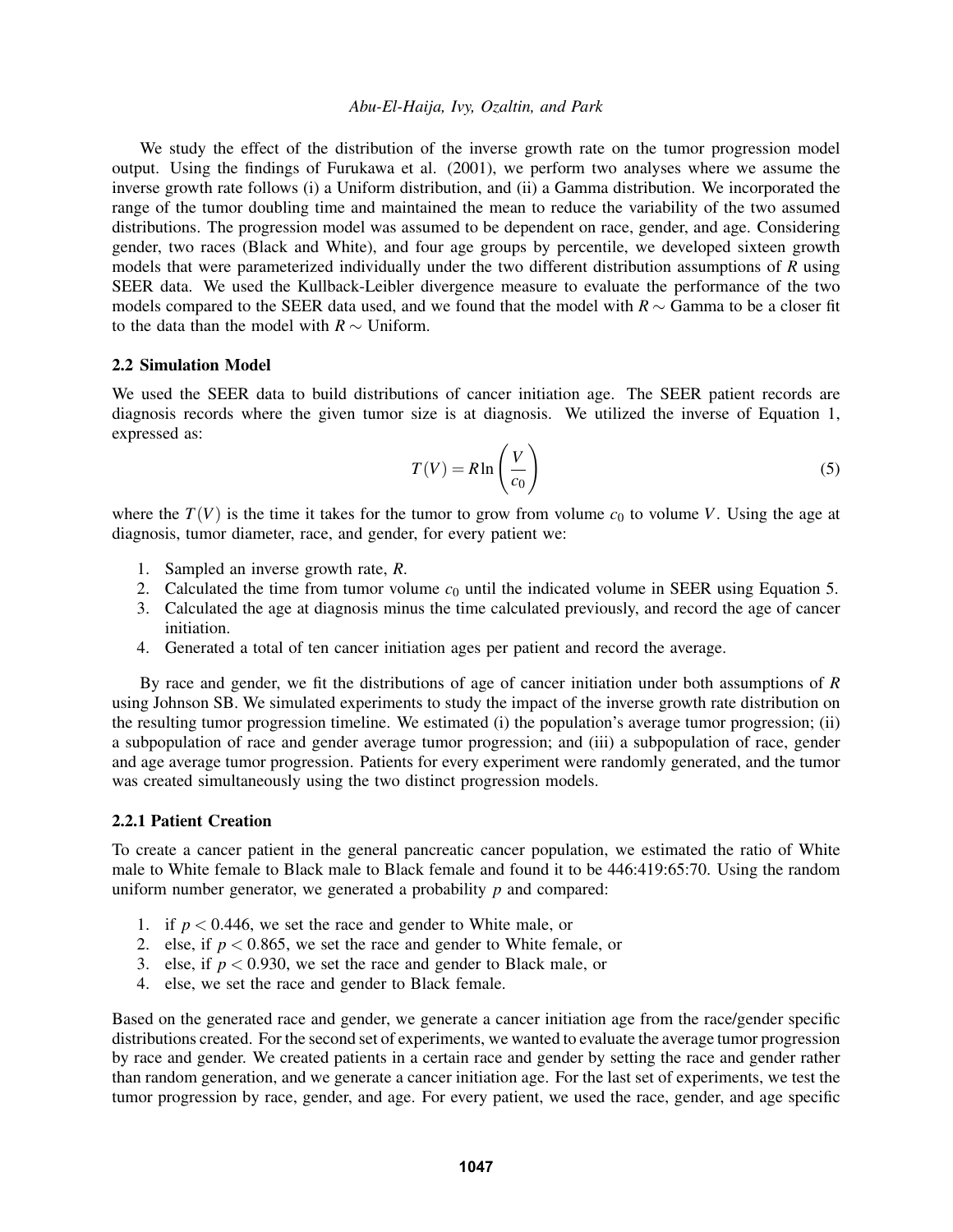tumor growth parameters that we solved for in Abu-El-Haija (2019) when simulating their tumor growth [\(Abu-El-Haija 2019\)](#page-9-4).

### 2.2.2 Tumor Creation

To simulate tumor progression for a patient, we first simulate an inverse growth rate, either following a Uniform or Gamma distribution. We utilize the built-in random generation functions in Python. Given an inverse growth rate, we create the tumor timeline by simulating the tumor volume at the transition from the local stage to the regional stage, the transition from the regional stage to the distant stage, and symptomatic detection. To simulate the transition events, we use the inverse of Equations [2,](#page-2-1) [3,](#page-2-2) and [4](#page-2-3) expressed as:

<span id="page-4-0"></span>
$$
G_{X|R,Z}(x|r,z) = z - \ln\left(\frac{1-x}{y \cdot r}\right)
$$
 (6)

where *R* is the inverse growth rate, *X* is a randomly generated probability from Uniform $(0,1)$ , *Z* is the starting volume  $c_0$  or *n*, and *Y* is the distribution parameter  $\gamma$ ,  $\eta$ , or  $\omega$ .

- Step 1 Create a Patient:
	- For a heterogeneous population: Using the distribution of race/gender in the SEER data, sample a race and gender.
		- ∗ Using the race/gender sampled, identify the appropriate distribution of cancer age initiation.
		- ∗ Sample an age.
	- For a homogeneous population of race and gender: Specify a race and gender.
		- ∗ Using the race/gender sampled, identify the appropriate distribution of cancer age initiation.
		- ∗ Sample an age.
	- For a homogeneous population of race, gender, and age: Specify a race, gender, and age group.
- Step 2 Using the patient's race, gender, and age from Step 1, retrieve the appropriate progression model parameters  $\gamma$ ,  $\eta$ , and  $\omega$ .
- Step 3 From the distribution of the inverse growth rate, *R*, generate a sample *r*.
- **Step 4 Create Tumor:** 
	- Generate a random probability  $p<sub>D</sub>$  to generate a tumor volume at symptomatic detection, *d*, using Equation [6.](#page-4-0)
	- Generate a random probability  $p_N$  to generate a tumor volume at transition from local to regional, *n*, using Equation [6.](#page-4-0)
	- Generate a random probability  $p_M$  to generate a tumor volume at transition from regional to distant, *m*, using Equation [6.](#page-4-0)
- Step [5](#page-3-0) Translate tumor volumes generated to time in years using the Equation 5 and record the time stamps of the events generated.

The model assumes that cancer stages progress from local to regional to distant. We assume that it is not possible to move from local to distant without passing through the regional stage. The model also assumes that the event of symptomatic detection is independent from the tumor stage transitions from local to regional to distant. Figure [1](#page-5-0) shows the flow of a simulation run where cancer patients are created, and the tumor grows based on the patient's race, gender, and age.

## 3 RESULTS

For every experiment, we generated 100,000 patients and estimated the average and the 95% confidence interval around the mean of the time between tumor initiation and transitions in the tumor progression. We estimated the average effect of the underlying distribution of *R* by creating a heterogeneous population of pancreatic cancer patients and simulated their tumor timelines. Figure [2](#page-6-0) shows the times from cancer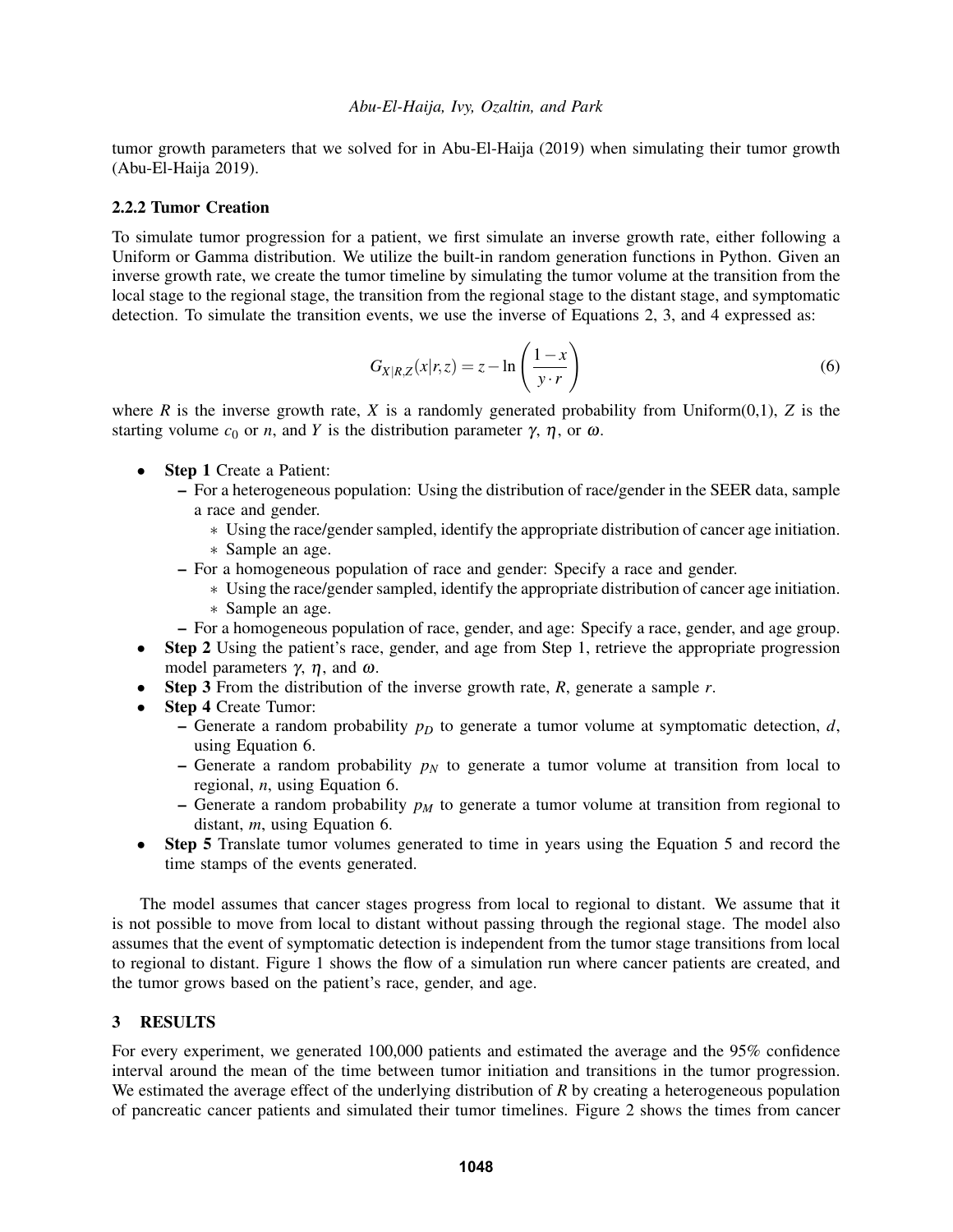*Abu-El-Haija, Ivy, Ozaltin, and Park*



<span id="page-5-0"></span>Figure 1: Flow diagram of a simulation run of tumor progression.

initiation until transition to regional, transition to metastasis, and transition to symptomatic detection. The tumor progression was found to be generally slower under the assumption *R* ∼ Gamma when the average time until regional, time until metastasis, and time until symptomatic detection of a heterogeneous population. However, the time span of the regional stage is shorter when *R* ∼ Gamma, and this trend continues as we investigate further. Consistently, the average time until symptomatic detection is longer than the time until metastasis. This indicates that the tumor is often symptomatic at the metastatic stage under both assumptions of *R*, which is in agreement with the literature that pancreatic cancer is a late symptom disease.

We found that there is a trend in the timelines, where the time until transition to regional is longer, the time in the regional stage is shorter, and the total time until transition to metastasis is longer under *R* ∼ Gamma. This trend remains in both the progression models by race and gender and the progression models by race, gender, and age. Figure [3](#page-6-1) shows the time until metastasis of pancreatic cancer by race and gender with *R* ∼ Uniform and *R* ∼ Gamma. Black males have the longest timelines under both distributions of *R*, and White females have the shortest timelines, with a difference between of one and a half to three months between their timelines. There is also a difference of approximately nine months between the progression timelines of the models under the different assumptions of *R* when comparing the time until metastasis within each race and gender group. *R* ∼ Uniform causes the tumor progression to be more conservative with the shorter timelines, which consecutively would call for a more aggressive screening policy to detect the tumor before metastasis.

We further investigated the effect of the distribution of *R* by generating the tumor timelines by race, gender, and age group. Figure [4](#page-7-0) shows the resulting time until metastasis of the sixteen different subgroups. The tumor timelines of Black males still remain to be the longest under *R* ∼ Gamma, but they are not under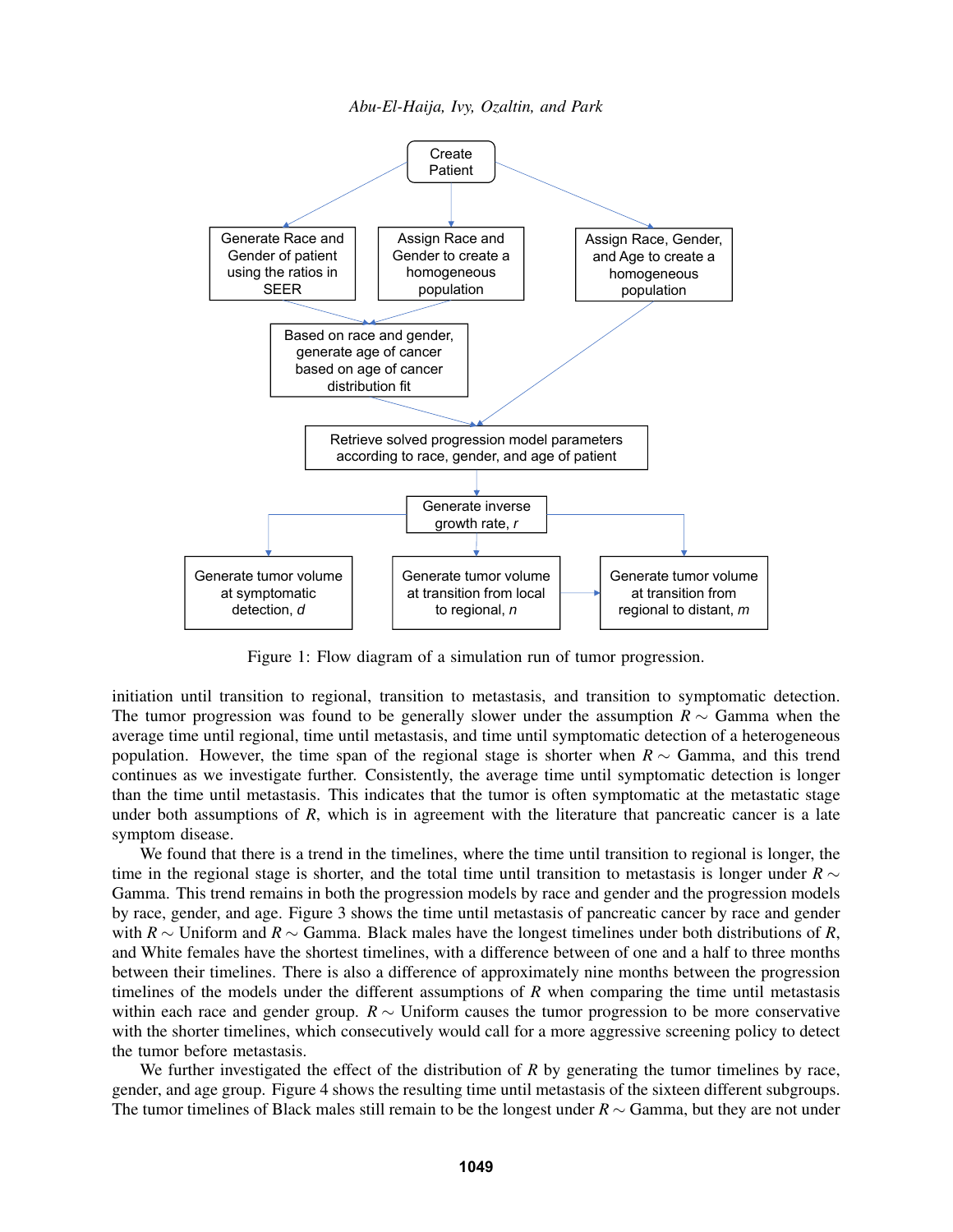

*Abu-El-Haija, Ivy, Ozaltin, and Park*

<span id="page-6-0"></span>Figure 2: Heterogeneous population tumor average timeline.



<span id="page-6-1"></span>Figure 3: Time from cancer initiation until metastasis by race and gender.

*R* ∼ Uniform. The time until metastasis decreased (making the tumor faster in growth) as the patients got older under *R* ∼ Gamma for every race and gender group. However, the time until metastasis increased (making the tumor slower in growth) as the patients got older under *R* ∼ Uniform for White male, White female, and Black female. Essentially, as the patients got older, the time until metastasis for each of the different models became closer to each other. Other than the time until metastasis consistently being shorter under  *Uniform, there did not seem to be other differences in the progression.* 

Time until other generated transitions in the tumor progression among the race, gender, and age groups were also considered. We analyzed the transitions from local to regional to distant in both models. Figure [5](#page-8-0) details the times until transition from local stage to regional stage and transition from regional stage to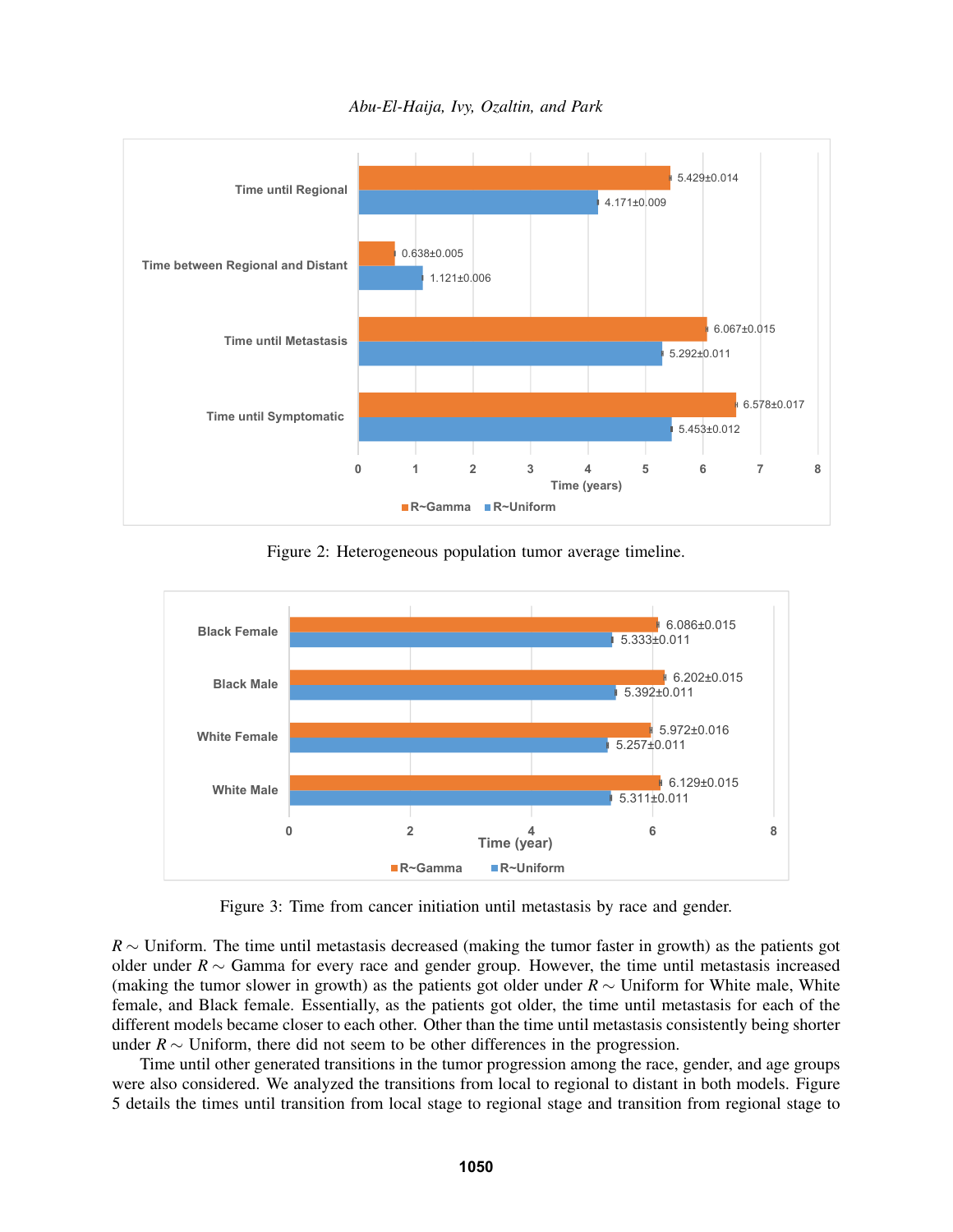

<span id="page-7-0"></span>Figure 4: Mean time from cancer initiation until metastasis by race, gender, age group, and under different inverse growth rate distribution assumptions, labeled in years with 95% confidence interval.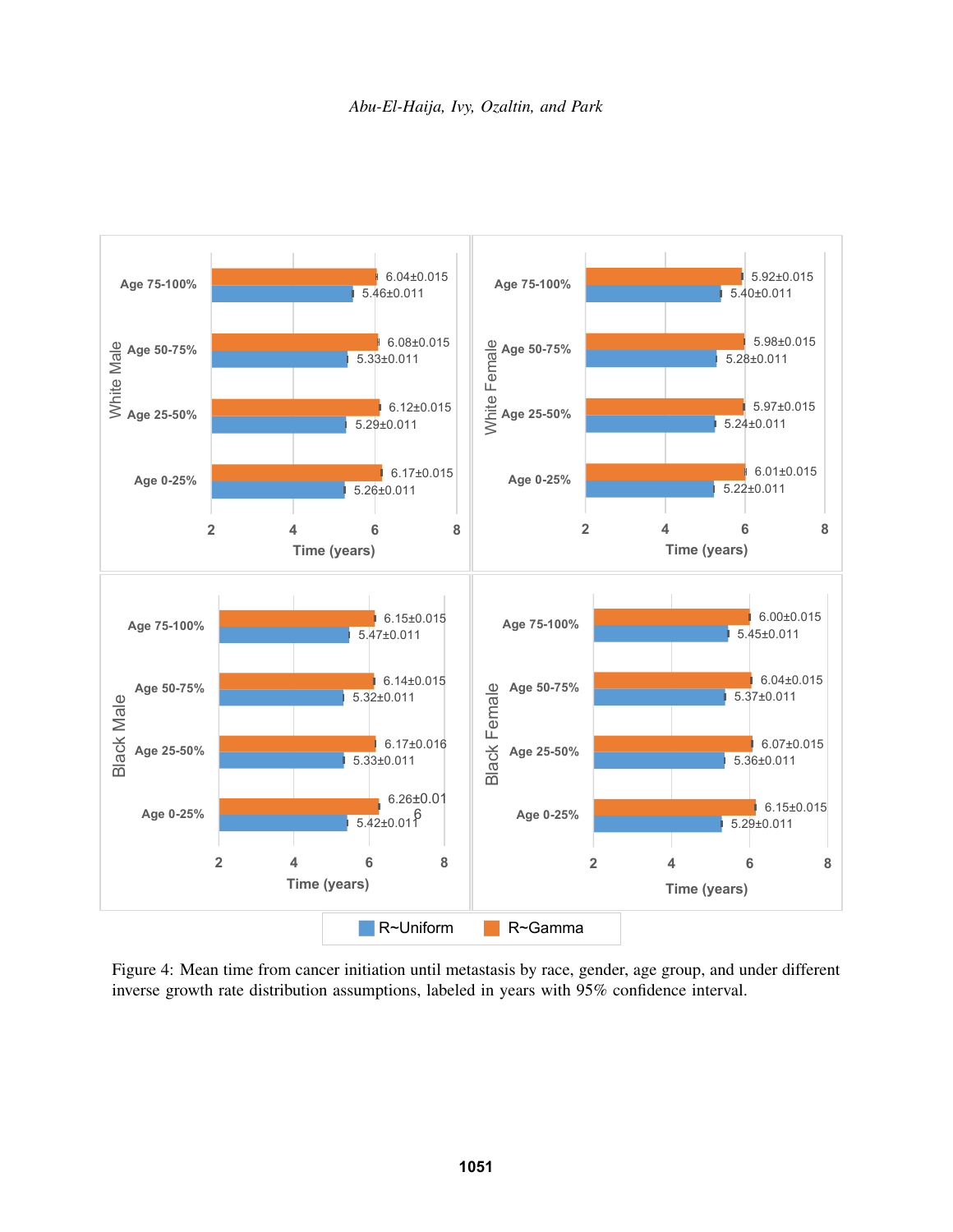

<span id="page-8-0"></span>Figure 5: Mean time in years until tumor transitions from local to regional and from regional to distant by race, gender, age group, and under different inverse growth rate distribution assumptions.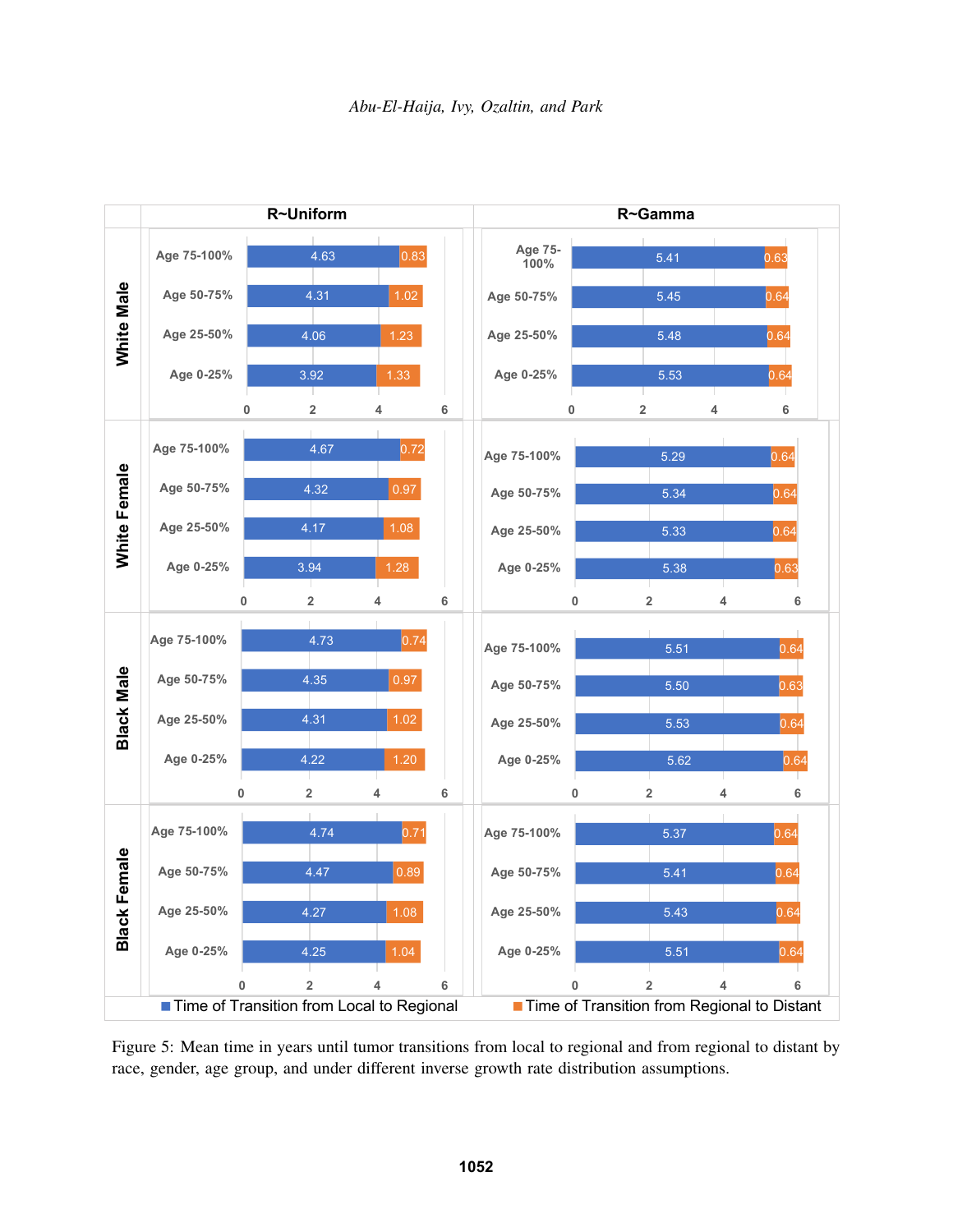distant stage. The time spent in the regional stage across all models with  $R \sim$  Gamma is about 0.64 years (7.68 months). Therefore, only the time spent in the local stage reduces as patients get older leading to the shorter time until metastasis in the *R* ∼ Gamma based models. On the other hand, the length of the regional stage reduces from over a year to less than a year as patients get older in all models with *R* ∼ Uniform, as patients get older the length of the local stage increases by up to nine months.

# 4 DISCUSSION AND CONCLUSION

We developed a pancreatic cancer progression discrete-event simulation model to estimate the effect of the distribution of the inverse growth rate on the output of the progression model. The progression model consisted of probability distributions of tumor volume at symptomatic detection, transition from local to regional, and transition from regional to distant. The probability distributions are conditioned on the inverse growth rate, *R*. In some literature, the inverse growth rate was assumed to follow a Gamma distribution. However, studies that estimated the tumor doubling time of pancreatic cancer only used a small sample of patients. Therefore, when using their result, we could not conclude a distribution that *R* follows.

We conducted simulation experiments of two growth models where they only differed by the distribution that *R* followed: Uniform or Gamma. Generally, we found that the tumor progression models with *R* ∼ Gamma yielded longer tumor timelines than the progression models with *R* ∼ Uniform. Without knowledge of the true distribution of *R*, we cannot conclude on the tumor progression behavior with older versus younger patients. The progression models with *R* ∼ Gamma indicated that the tumor grows faster in older patients, while the progression models with *R* ∼ Uniform indicated that the tumor grows faster in younger patients. This type of information can be extracted from literature on other cancers, yet it remains unclear in the pancreatic cancer realm.

There is value in accurately modeling the distribution of the inverse growth rate since it is the underlying distribution of the tumor growth model. There are measures of accuracy, such as the Kullback-Leibler divergence, that evaluate the performance of the model compared to existing data. In our previous work, we found that the model with *R* ∼ Gamma as the underlying assumption of the model to be a closer fit to the data that was used to fit the parameters of the model. However, there can be another distribution of *R*, or a Gamma distribution with more appropriate parameters, such that the model would be an even closer fit to the data. We can conclude that the inverse growth rate drives the tumor progression model, and without a higher accuracy in estimating *R*, our models would not well represent pancreatic cancer patients.

We have introduced the problem of scarcity of data in pancreatic cancer and how we used simulation techniques to show the effects it has on tumor progression modeling. Given the limitation of the doubling times of pancreatic cancer in the literature, simulation can be used to populate data points to increase the sample size. In future work, we can extend this model to evaluate the value of information in estimating tumor doubling time or growth rate. We hope to drive the conversation to recruiting pancreatic cancer patients and estimating the tumor growth rate such that we can build higher accuracy models.

#### REFERENCES

- <span id="page-9-4"></span>Abu-El-Haija, L. 2019. *PRECiSE: Pancreatic Cancer Prioritization and Screening Evaluation Tool*. PhD dissertation, Department of Industrial and Systems Engineering, North Carolina State University, Raleigh, North Carolina. [http://www.lib.ncsu.edu/](http://www.lib.ncsu.edu/resolver/1840.20/36866) [resolver/1840.20/36866,](http://www.lib.ncsu.edu/resolver/1840.20/36866) accessed 1st May 2019.
- <span id="page-9-5"></span>Atkinson, E. N., R. Bartoszynski, B. W. Brown, and J. R. Thompson. 1983. "On Estimating the Growth Function of Tumors". *Mathematical Biosciences* 67(2):145–166.
- <span id="page-9-1"></span>Furukawa, H., R. Iwata, and N. Moriyama. 2001. "Growth Rate of Pancreatic Adenocarcinoma: Initial Clinical Experience". *Pancreas* 22(4):366–9.
- <span id="page-9-2"></span>Mehrara, E., E. Forssell-Aronsson, H. Ahlman, and P. Bernhardt. 2007. "Specific Growth Rate Versus Doubling Time for Quantitative Characterization of Tumor Growth Rate". *Cancer Research* 67(8):3970–3975.
- <span id="page-9-3"></span><span id="page-9-0"></span>National Cancer Institute 2015. "Surveillance, Epidemiology, and End Results (SEER) Program, Research Data (2004-2014)". Plevritis, S. K., P. Salzman, B. M. Sigal, and P. W. Glynn. 2007. "A Natural History Model of Stage Progression Applied to Breast Cancer". *Statistics in Medicine* 26(3):581–595.